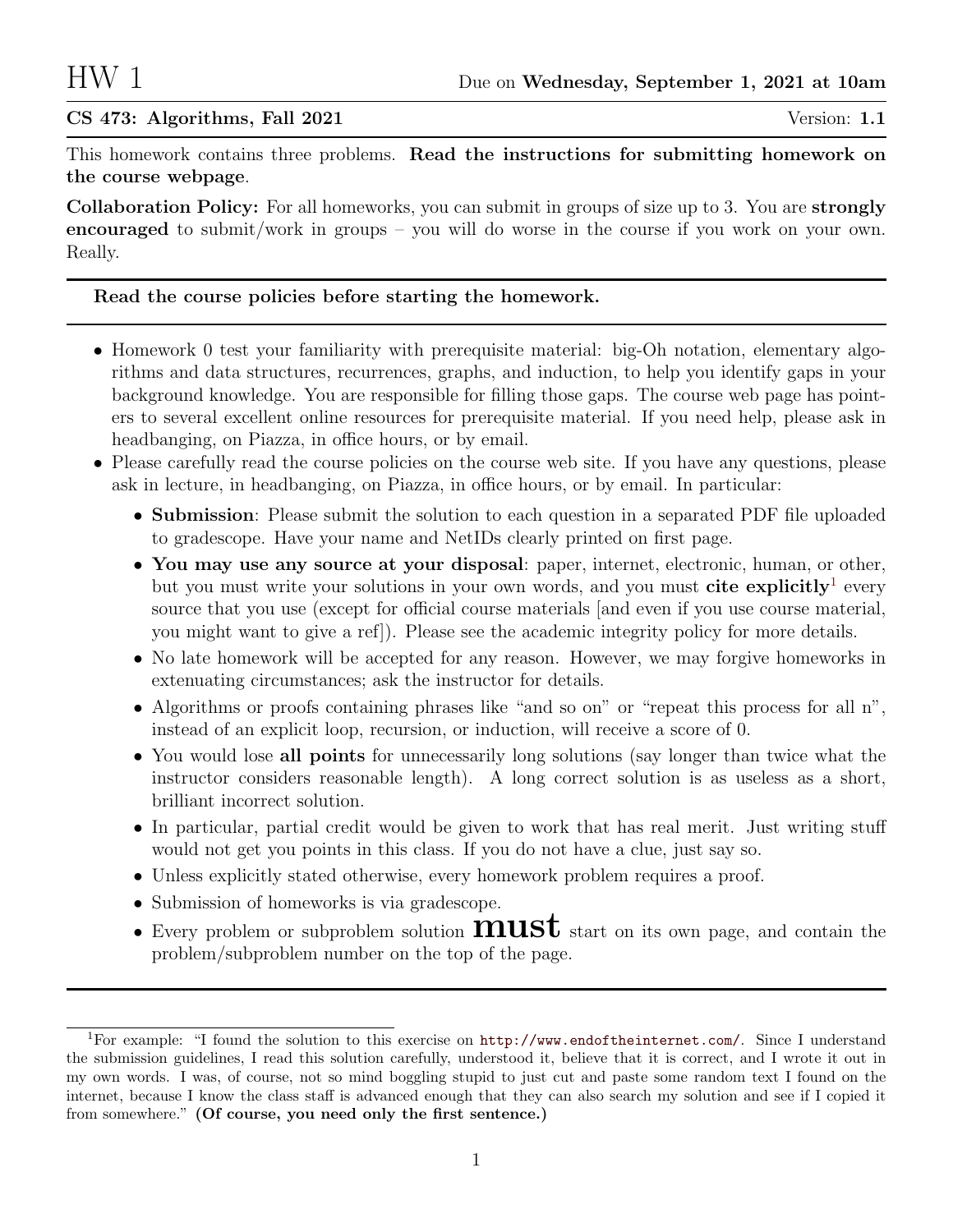# $1$  (100 PTS.) How to solve a recurrence?

Solving recurrences is one of the dark arts of computer science, made dark by the awful way it is being taught. This exercise takes you through the process of solving some such recurrences. Once you master the technique shown in this exercise, it should be enough for you to be able to solve all the recurrences you would encounter in this class. Jeff Erickson has class notes on how to solve recurrences, see here:

### <http://jeffe.cs.illinois.edu/teaching/algorithms/notes/99-recurrences.pdf>.

(Specifically, section 3.)

Also, see Part IV, and also the detailed solution of the merge sort algorithm recurrence, in the following:

#### [https://courses.engr.illinois.edu/cs374/fa2017/slides/10\\_recursion\\_divide\\_conquer.pdf](https://courses.engr.illinois.edu/cs374/fa2017/slides/10_recursion_divide_conquer.pdf)

For each of the following recurrences, provide the following information:

- (I) d: The depth of the recurrence tree.
- $(II)$  $n<sub>i</sub>$ : The number of nodes in the recurrence tree of depth exactly i.
- $(III)$  $L_i$ : The total contribution associated with all the nodes of level i (potentially an upper bound, as tight as possible, on this quantity).
- (IV) An upper bound, as tight as possible, on  $\Delta = \sum_{i=0}^{d} L_i$ .
- (V) An upper bound, as tight as possible, on the recurrence value.

(Provide detailed proof if the calculations/details are not immediate.) For all the recurrences below, the assumption is that the function is bounded by a small positive constant, if the parameter  $n$  is smaller than, say, 10,

[As tight as possible = within reasonable effort. Usually an estimate correct within a constant factor is good enough if you can get it. For the depth of the recurrence part, you want the exact quantity within small additive factor.]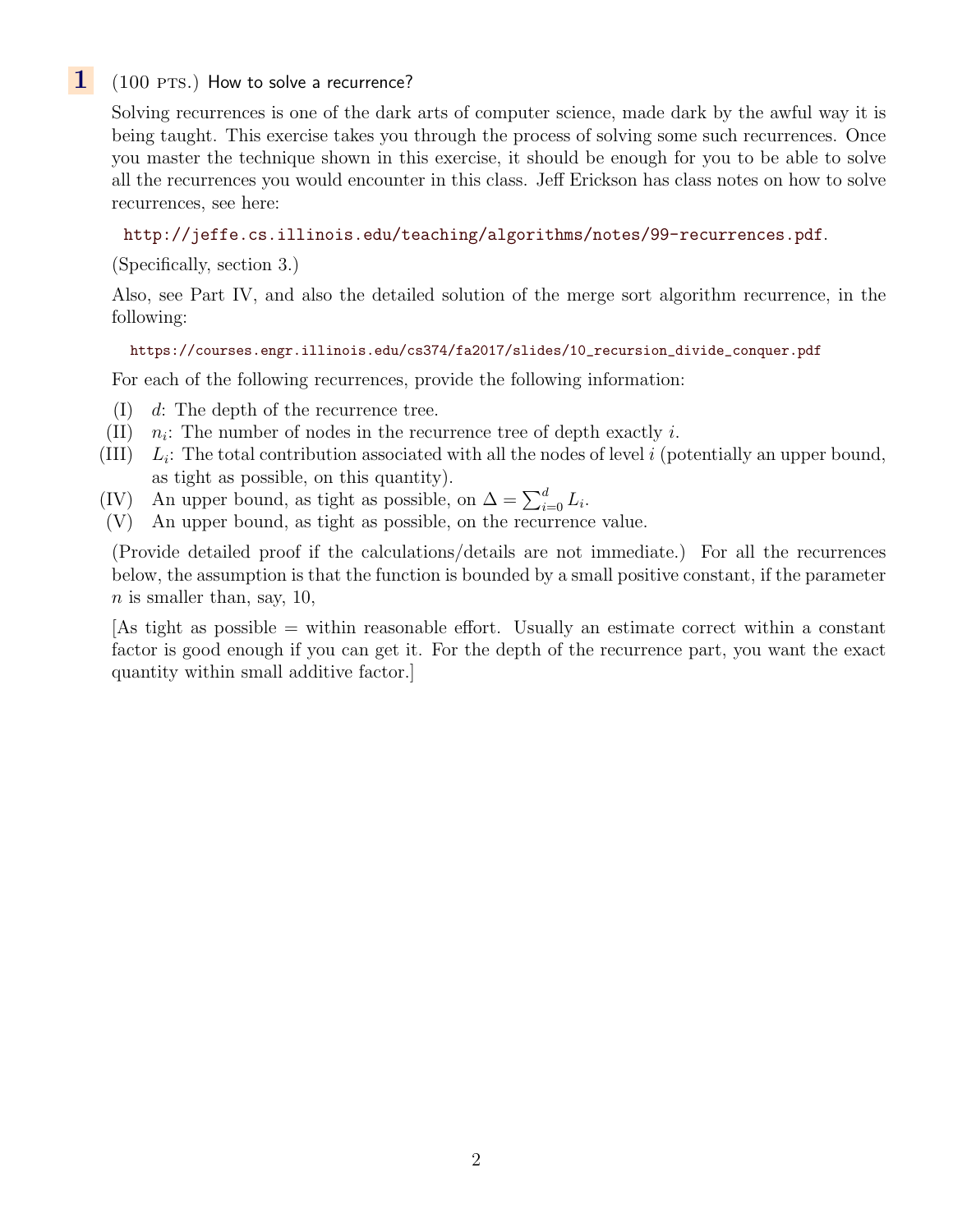Example:  $f(n) = 2f(|n/2|) + 1/n$ . Solution:

(I) The recurrence tree in this case is a full binary tree. Here is a figure showing the first four levels (assuming  $n$  is a power of two):



[The tree of course continues in this fashion all the way down.]

Since *n* can be divided at most  $\lceil \log_2 n \rceil$  before it becomes smaller than 1, it follows that the depth of the recurrence is:

$$
d = \lceil \lg n \rceil
$$

(reminder:  $\lg n = \log_2 n$ ).

(II)  $n_i \leq 2^i$  – since the *i*th level of a binary tree has  $2^i$  nodes.

(III) 
$$
L_i = n_i \cdot 1/(n/2^i) \leq 2^{2i}/n
$$
.

$$
\begin{array}{ll}\n\text{(IV)} & \Delta = \sum_{i=0}^{d} L_i = \sum_{i=0}^{d} 2^{2i} / n = O(n). \\
\text{(V)} & f(n) = O(\Delta) = O(n).\n\end{array}
$$

Explanation (you do not need to include this in your solution):  $f(n)$  can be interpreted as the total amount of work done in all the nodes of the tree, which is just  $\Delta$ . Or  $O(\Delta)$  since constants don't matter.

**1.A.** (10 PTS.) 
$$
A(n) = A([n^{1/3}]) + 1
$$
.

**1.B.** (10 PTS.)  $B(n) = B\left(\left\lceil \frac{n^{1/3}}{3} \right\rceil + \lfloor \log n \rfloor\right) + n$ , where  $\log n = \log_{10} n$ . [Hint: Solve for a simpler recurrence  $B'(n)$ , such that  $B'(n) \ge B(n)$ , and use part (A).]

$$
1.C. \quad (20 \text{ PTS.}) \ C(n) = 5C\Big(\lceil n/4 \rceil\Big) + n.
$$

**1.D.** (20 PTS.) 
$$
D(n) = D(\lfloor \log n \rfloor) + \log \log n
$$
.

**1.E.** (20 PTS.) 
$$
E(n) = 2E\left(\lfloor (5/24)n \rfloor\right) + E\left(\lfloor n/3 \rfloor\right) + E\left(\lfloor n/4 \rfloor\right) + O(n).
$$

[Hint: What is the total size of the subproblems in the first level of the recurrence? (Repeat for second level, and third level)]

**1.F.** (20 PTS.) 
$$
F(n) = \sum_{i=1}^{8} F(N_i) + O(n^3)
$$
, where  $N_1, ..., N_8 \le n/2$ .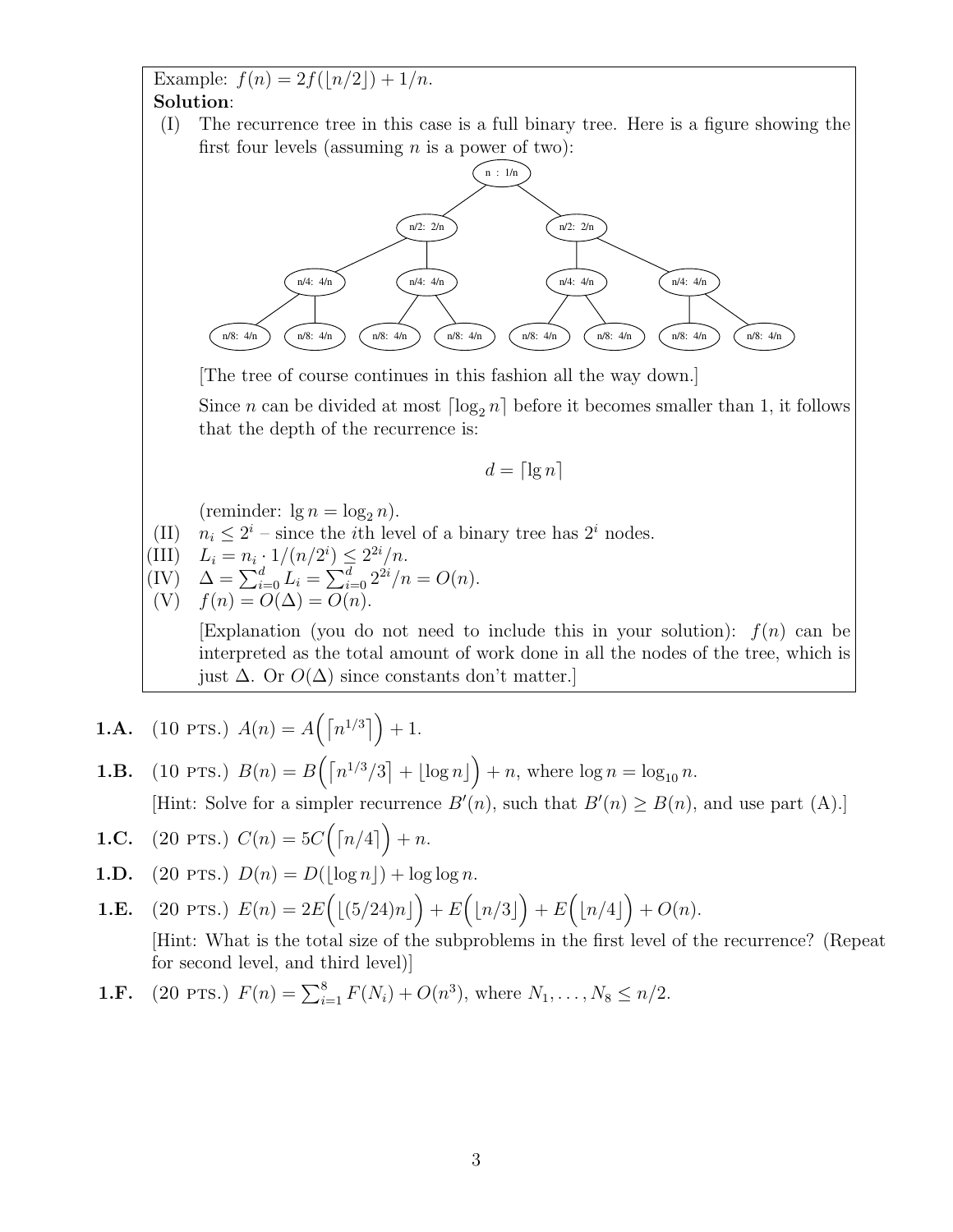$2(100 \text{ PTS.})$  The best of all possible aliens.

The following exercise verify that you can do some basic probability calculations, how to compute expectations, manipulate them, and how to apply Markov's inequality. (Consult with the wikipedia page [https://en.wikipedia.org/wiki/Expected\\_value](https://en.wikipedia.org/wiki/Expected_value) if you want a refresh on this stuff.)

- **2.A.** (30 PTS.) Let  $v_1, \ldots, v_n$  be n aliens. Let  $\pi : [n] \rightarrow n$  be a random permutation of  $\llbracket n \rrbracket = \{1, \ldots, n\}$  chosen uniformly at random. Every alien  $v_i$  has  $f_i$  friends, and let  $F(v_i) \subseteq$  $\{v_1, \ldots, v_n\}$  be its set of friends. Thus, the align  $v_i$  is placed at location  $\pi(i)$  in the permutation. The alien  $v_i$  is a **leader** at time i, if  $\pi(i) < \min_{v_j \in F(v_i)} \pi(j)$ . That is,  $v_i$  (i.e., i) appears in the random permutation before all its friends. What is the probability of  $v_i$  to be a leader?
- **2.B.** (30 PTS.) Let  $X_i$  be an indicator variable that is 1 if  $v_i$  is a leader. What is  $\mathbb{E}[X_i]$ ? Provide a concise formula for the quantity  $\mu = \mathbb{E}[\sum_{i=1}^{n} X_i].$
- **2.C.** (40 PTS.) Provide a self contained proof that  $\mu \ge n/((\sum_{i=1}^n f_i/n) + 1)$ . [Hint: Prove that for any  $x_1, \ldots, x_n > 0$ , we have that  $\sum_i 1/x_i \geq n/(\sum x_i/n)$ .]